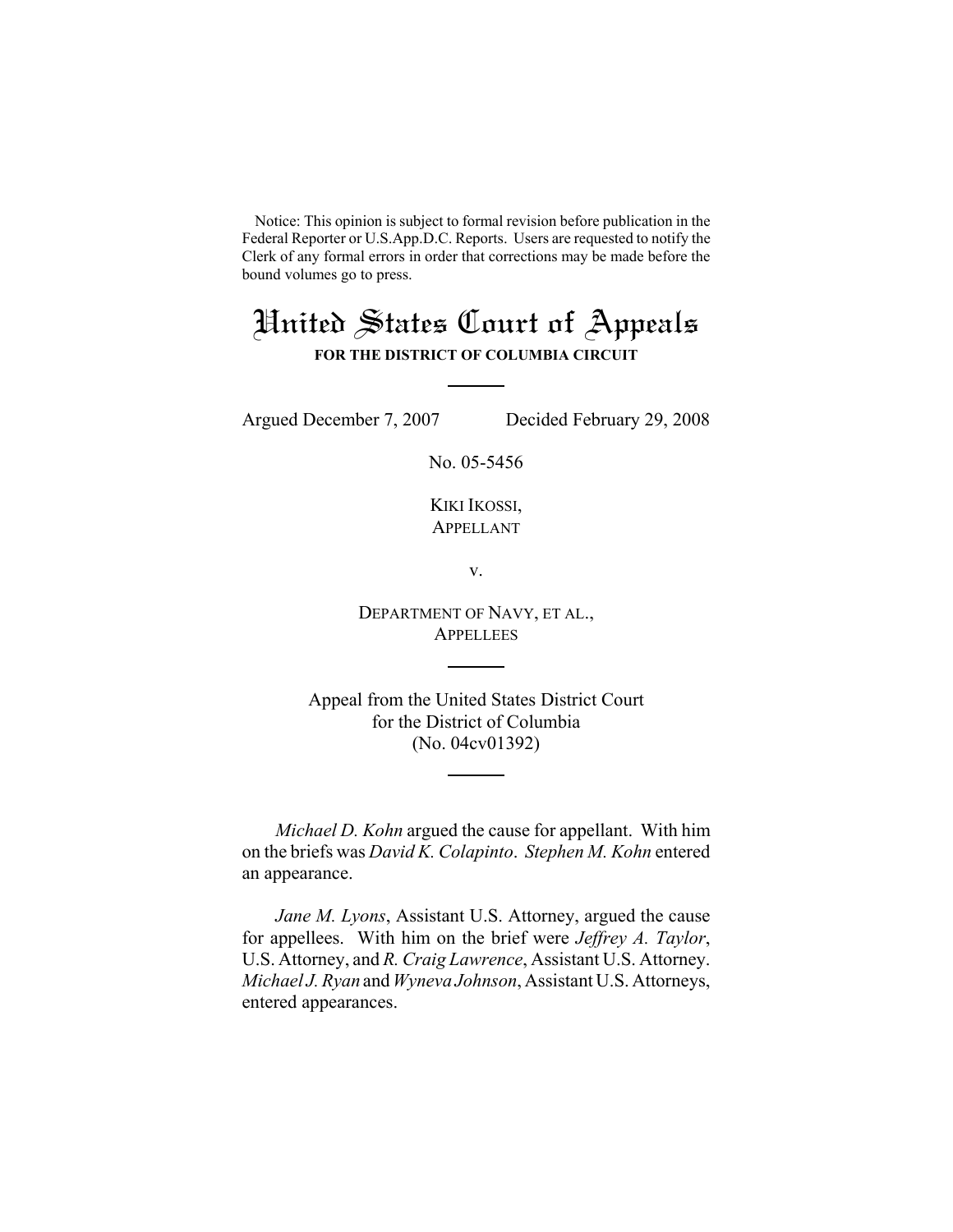## Before: GINSBURG\* , ROGERS and BROWN, *Circuit Judges*.

### Opinion for the Court by *Circuit Judge* ROGERS.

ROGERS, *Circuit Judge*: This appeal arises from the termination of Dr. Kiki Ikossi's employment at the Navy Research Lab ("NRL") where she was an electrical engineer. After appealing to the Merit System Protection Board ("MSPB") and filing a complaint with the Equal Employment Opportunity ("EEO") office, Dr. Ikossi sued the Secretary of the Navy and the NRL in the district court, alleging gender, age, and national origin discrimination and unlawful retaliation as well as violations of the Family and Medical Leave Act ("FMLA") and the Civil Service Reform Act ("CSRA"). The district court dismissed her non-discrimination claims for lack of subject matter jurisdiction, dismissed her pre-termination claims as untimely, and granted summary judgment to the Secretary on her discrimination and retaliation claims. We affirm in part and reverse in part. Because Dr. Ikossi did not administratively appeal the dismissal by the EEO office or file a civil action on those claims within ninety days, we affirm the dismissal of the pre-termination claims. However, because 5 U.S.C. § 7702(e)(1) provided subject matter jurisdiction over the entirety of Dr. Ikossi's "mixed case" under the CSRA when the MSPB failed to issue a final decision within 120 days, *id*. § 7702(a)(1), and because summary judgment was premature in view of her request for discovery pursuant to Fed. R. Civ. P. 56(f), we reverse and remand the case to the district court.

## **I.**

In view of the controlling legal questions that resolve this

<sup>\*</sup> Circuit Judge Ginsburg was Chief Judge at the time of oral argument.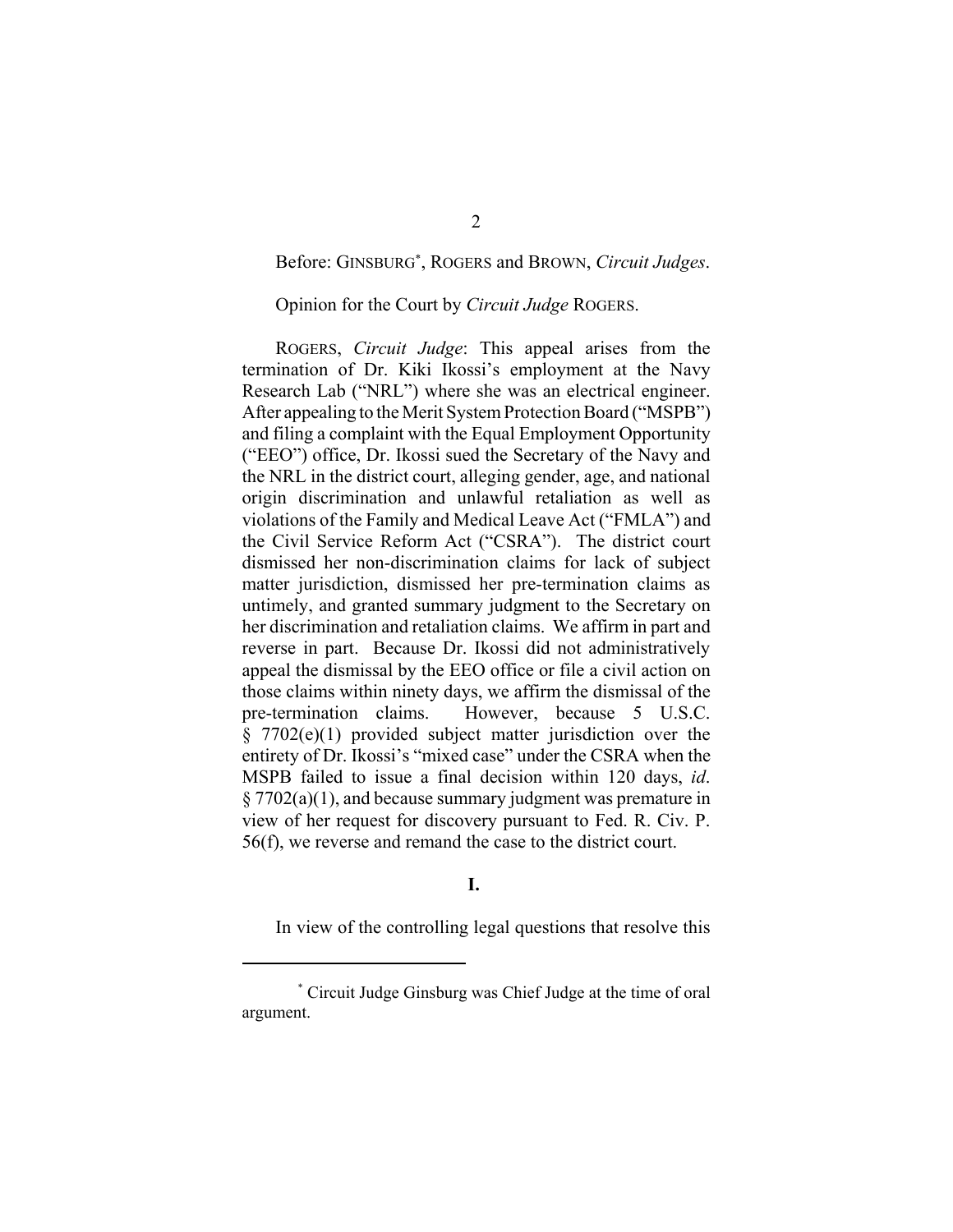appeal, we limit our statement of the evidence to highlight the procedural history.

Dr. Ikossi joined the staff at the NRL in 1998 after having been a tenured professor at Louisiana State University and an NRL summer research fellow for eight years. Her job description called for her to work on research teams as well as conduct independent research, and she was expected to "define, execute and publish the results of a personal research agenda." For much of her employment, Dr. Ikossi was directly supervised by Dr. Harry Dietrich, her second level supervisor was Dr. Dennis Webb, and her third level supervisor was Dr. Gerald Borsuk.

Between 1999 and 2002, Dr. Ikossi received an array of awards from the NRL and consistently good reviews. However, Dr. Ikossi became increasingly concerned that she was not receiving proper credit for her work. For example, she was not assigned to lead a project to which her research had made substantial contributions, and she believed that her contributions had not been properly acknowledged by male colleagues in publications and presentations. Concluding this was a result of gender discrimination, she met in December 2000 with Dr. Webb and contacted the NRL's Human Resources Office ("HRO").

As a result of a reorganization initiated by Dr. Webb in March 2002, Mr. Brad Boos became Dr. Ikossi's immediate supervisor. As part of the reorganization, Dr. Ikossi was to move her office and share space with another full-time scientist, an arrangement she considered inadequate to meet her professional needs and inferior to that provided to her male colleagues, some of whom were permitted to set up private offices in unused laboratory space. On April 23, 2002, Dr. Ikossi complained to Mr. Boos, Dr. Webb, and the HRO that she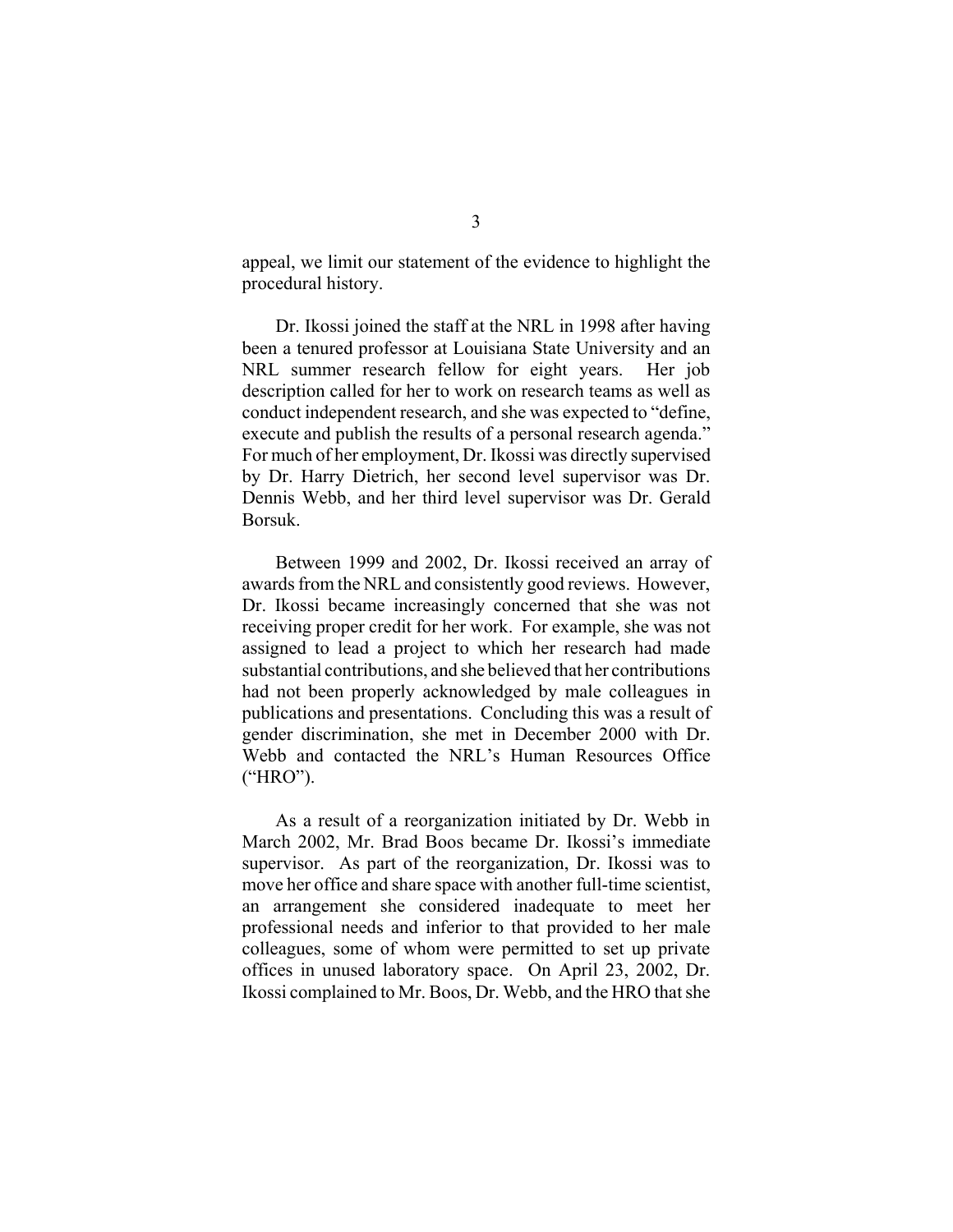was being subjected to a hostile work environment. On September 16, 2002, Mr. Boos issued her a letter of reprimand for yelling at a colleague, a level of discipline that Dr. Webb could not recall having ever been used and one more severe than that used in a case of sexual harassment, where the employee was issued a letter of caution, which does not become part of an employee's personnel record.

On June 3, 2002, Dr. Ikossi filed a formal EEO complaint alleging gender, age, and national origin discrimination. The EEO office accepted the complaint for investigation on July 19, 2002. She amended her complaint on November 17, 2002 and February 6, 2003 to add a retaliation claim and to allege that her supervisors had treated younger males with inferior qualifications substantially better than they treated her. On November 20, 2002, an EEO investigator held a fact-finding conference. By fall 2002, Dr. Ikossi was often on medical leave, and by the end of the year her health had deteriorated to the point she advised that she would not be able to work anytime soon. She took approved leave under the FMLA between December 23, 2002 and February 28, 2003, at which time she began to work part-time. On December 2, 2002, Mr. Boos proposed that she be suspended for 14 days; Dr. Webb converted the proposal into a proposed removal of Dr. Ikossi from federal employment. Dr. Borsuk terminated Dr. Ikossi's employment on April 23, 2003.

On May 20, 2003, Dr. Ikossi filed a mixed-case appeal with the MSPB, contending that the termination of her employment violated Title VII and the Age Discrimination in Employment Act ("ADEA") as well as the CSRA and the FMLA. In a statement of jurisdiction, she noted that she had not included her termination claims in her pending EEO complaint. An administrative judge held a one-day hearing on August 28, 2003. The EEO office dismissed her complaint on September 16, 2003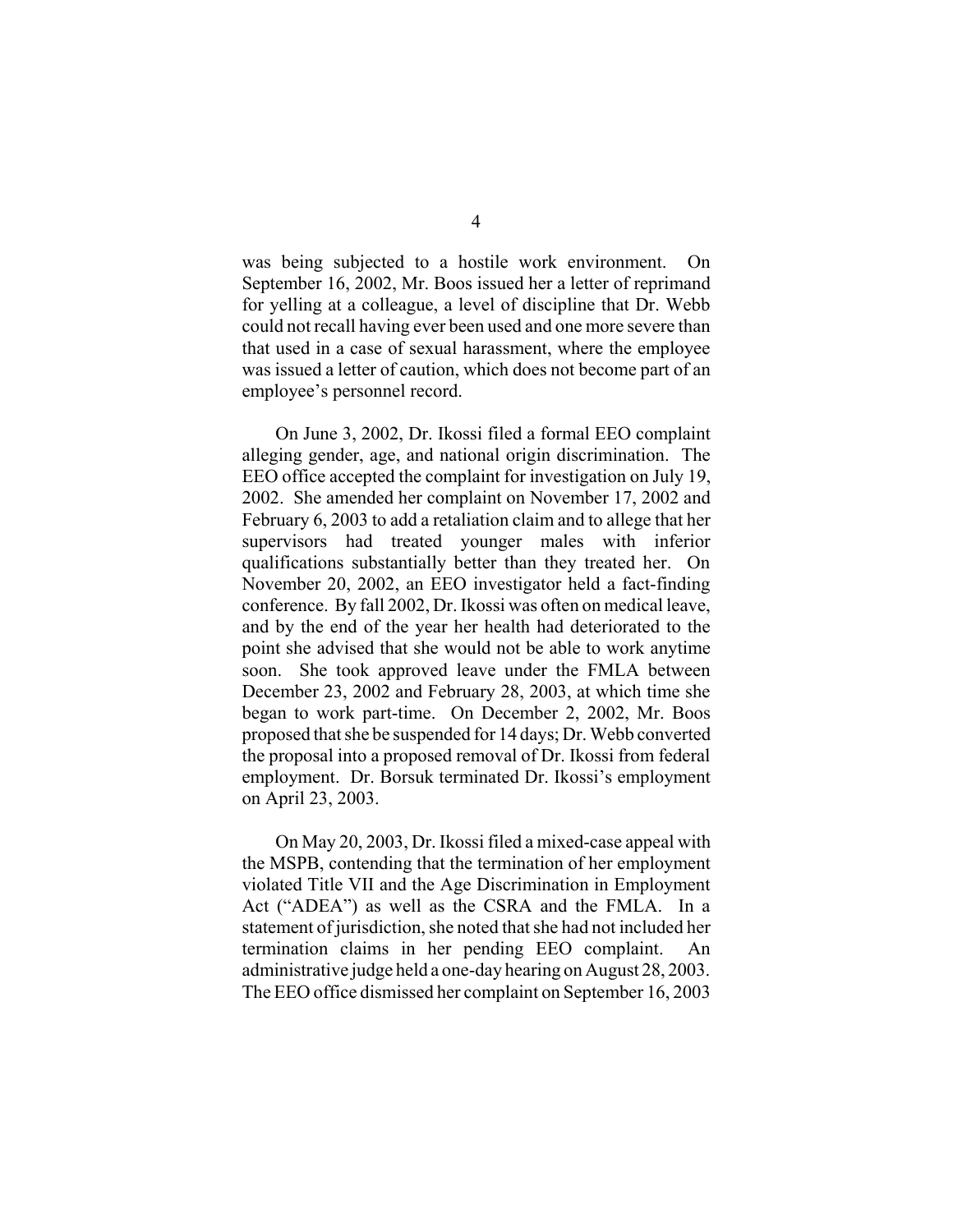on the ground that she had been afforded the opportunity to litigate those claims before the MSPB; she was advised that she had the right to appeal to the Equal Employment Opportunity Commission ("EEOC") or to file a civil action within ninety days. On December 17, 2003, the administrative judge dismissed her MSPB appeal in light of a tentative settlement between Dr. Ikossi and the NRL. Subsequently, after the administrative judge forwarded Dr. Ikossi's letter advising that she had withdrawn from the settlement, the MSPB treated the letter as a petition for review and remanded the case to the administrative judge on August 23, 2004 to determine whether she had timely withdrawn from the settlement.

Meanwhile, on October 10, 2003, Dr. Ikossi filed suit against the Secretary in federal district court alleging that the termination of her employment violated Title VII and the FMLA; on May 14, 2004 she moved to amend her complaint, including adding a hostile work environment claim. She filed a second lawsuit on August 16, 2004 that included her CSRA claims, pursuant to 5 U.S.C.  $\S$  7702(e)(1), and added the NRL as a defendant. In this complaint she alleged that she had been the victim of a hostile working environment due to discrimination based on age, gender, and national origin, that she had been, in effect, denied leave under the FMLA due to requests to continue to work while on approved medical leave, and that her termination violated Title VII, the ADEA, the FMLA, and the CSRA. The district court granted her motion to dismiss her initial complaint on August 24, 2004. On December 27, 2004, the administrative judge granted her motion to dismiss her administrative appeal without prejudice because her claims were pending before the district court on *de novo* review; on May 18, 2005, the MSPB denied the NRL's petition challenging the administrative judge's jurisdiction to issue a dismissal without prejudice.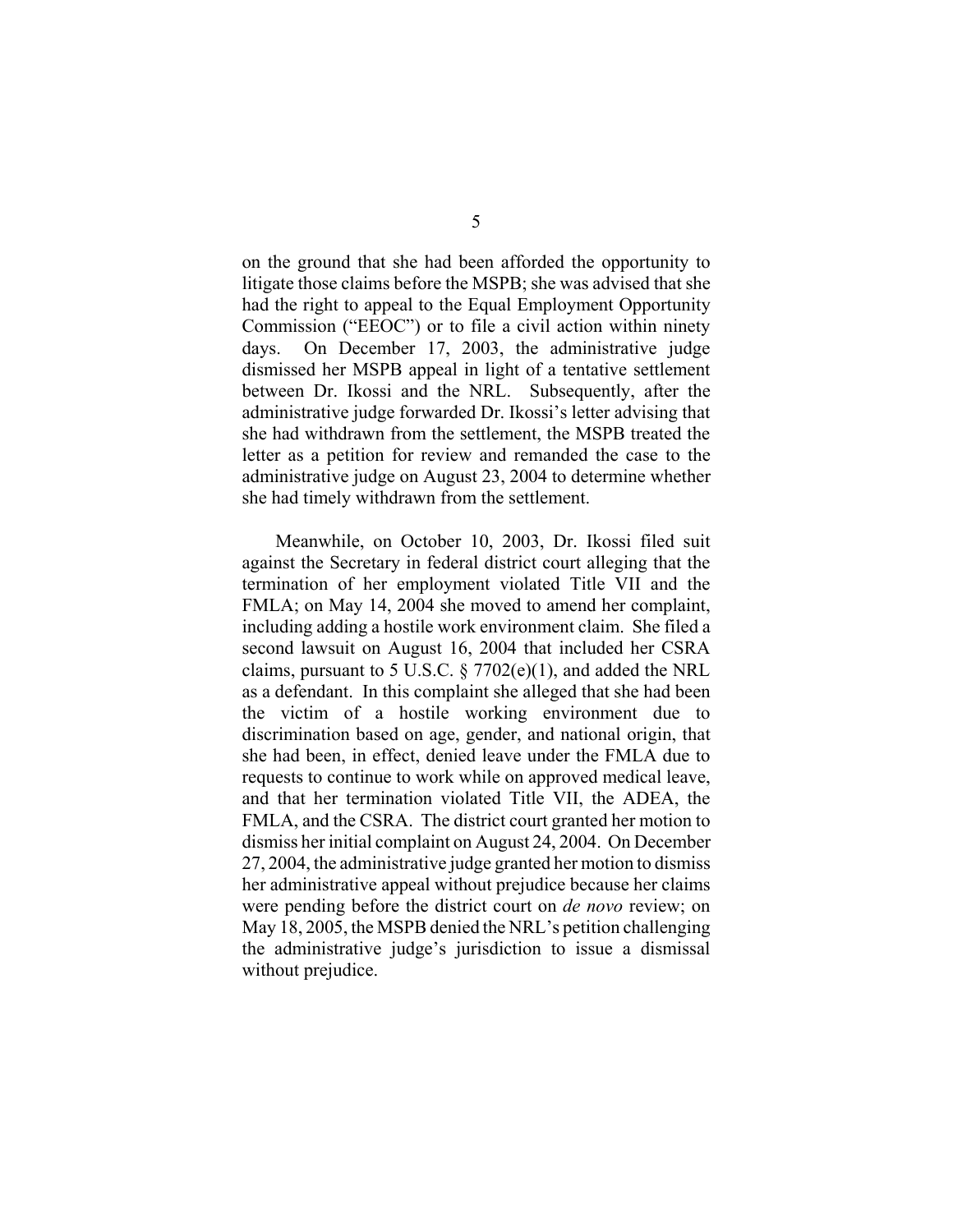The district court granted the Secretary's motion to dismiss the CSRA and FMLA claims for lack of subject matter jurisdiction, dismissed the pre-termination claims as time barred, and granted the Secretary's motion for summary judgment on the discrimination claims related to Dr. Ikossi's termination, concluding that she had failed to rebut the NRL's lawful reason for terminating her employment and denying her Rule 56(f) request for discovery. *Ikossi v. England*, 406 F. Supp. 2d 23 (D.D.C. 2005). Dr. Ikossi appeals, except for the dismissal of her FMLA claim. Our review is *de novo*, *see Wilson v. Pena*, 79 F.3d 154, 160 n.1 (D.C. Cir. 1996), except for the denial of discovery, which we review for abuse of discretion, *see Carpenter v. Fed. Nat'l Mortgage Ass'n*, 174 F.3d 231, 238 (D.C. Cir. 1999).

## **II.**

Section 7702 of Title 5 of the United States Code governs the adjudication of mixed cases, which both challenge adverse personnel actions otherwise appealable to the MSPB and allege that discrimination played a part. *See Butler v. West*, 164 F.3d 634, 638 (D.C. Cir. 1999). As relevant to district court jurisdiction, section  $7702(e)(1)$  provides that:

. . .

. . .

Notwithstanding any other provision of law, if at any time after -

(B) the 120th day following the filing of an appeal with the [MSPB] under subsection (a)(1) of this section, there is no judicially reviewable action . . . ,

an employee shall be entitled to file a civil action *to the same extent and in the same manner* as provided in section 717(c) of the Civil Rights Act of 1964 (42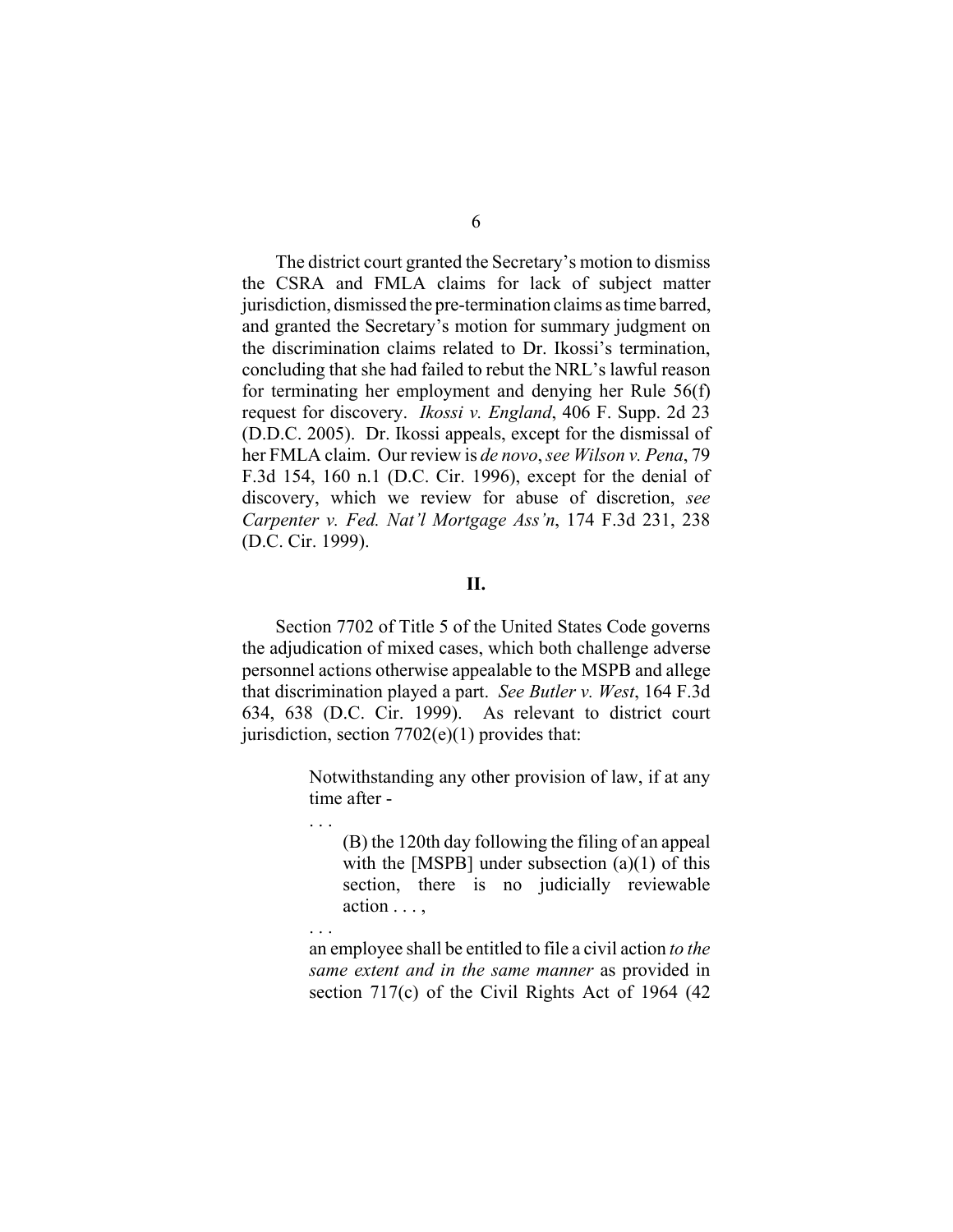U.S.C. 2000e-16(c)), section 15(c) of the Age Discrimination in Employment Act of 1967 (29 U.S.C. 633a(c)), or section 16(b) of the Fair Labor Standards Act of 1938 (29 U.S.C. 216(b)).

5 U.S.C. § 7702(e)(1) (emphasis added).

The district court ruled that the "to the same extent and . . . same manner" clause limited judicial review under section  $7702(e)(1)(B)$  to claims that would otherwise arise under the listed civil rights statutes. *Ikossi*, 406 F. Supp. 2d at 29-30. Therefore, it determined that it lacked jurisdiction over Dr. Ikossi's non-discrimination claims until the MSPB had issued a final decision, at which point Dr. Ikossi could appeal pursuant to 5 U.S.C. § 7703(b), which provides for judicial review based on an administrative record. Dr. Ikossi's challenge to the district court's interpretation of its jurisdiction over her mixed case is well taken because the district court's ruling is inconsistent with the plain text and legislative history of section 7702. While the district court may "stay the case, or hold it in abeyance, for a reasonable period of time" to allow the administrative process to conclude, *Butler* 164 F.3d at 643, it errs in dismissing nondiscrimination claims for lack of subject matter jurisdiction because there is not a final decision by the MSPB.

The plain text of the concluding clause of section  $7702(e)(1)$  — "to the same extent and in the same manner as provided in section 717(c) of the Civil Rights Act of 1964,... section 15(c) of the [ADEA],  $\ldots$  or section 16(b) of the Fair Labor Standards Act of 1938" — demonstrates that it is not a limitation on the type of claims that may be pursued under section  $7702(e)(1)$ . The three referenced statutory provisions are procedural in nature: section 717(c) addresses the time for bringing a civil action and requires that the "head of department, agency, or unit" be named the defendant, 42 U.S.C. § 2000e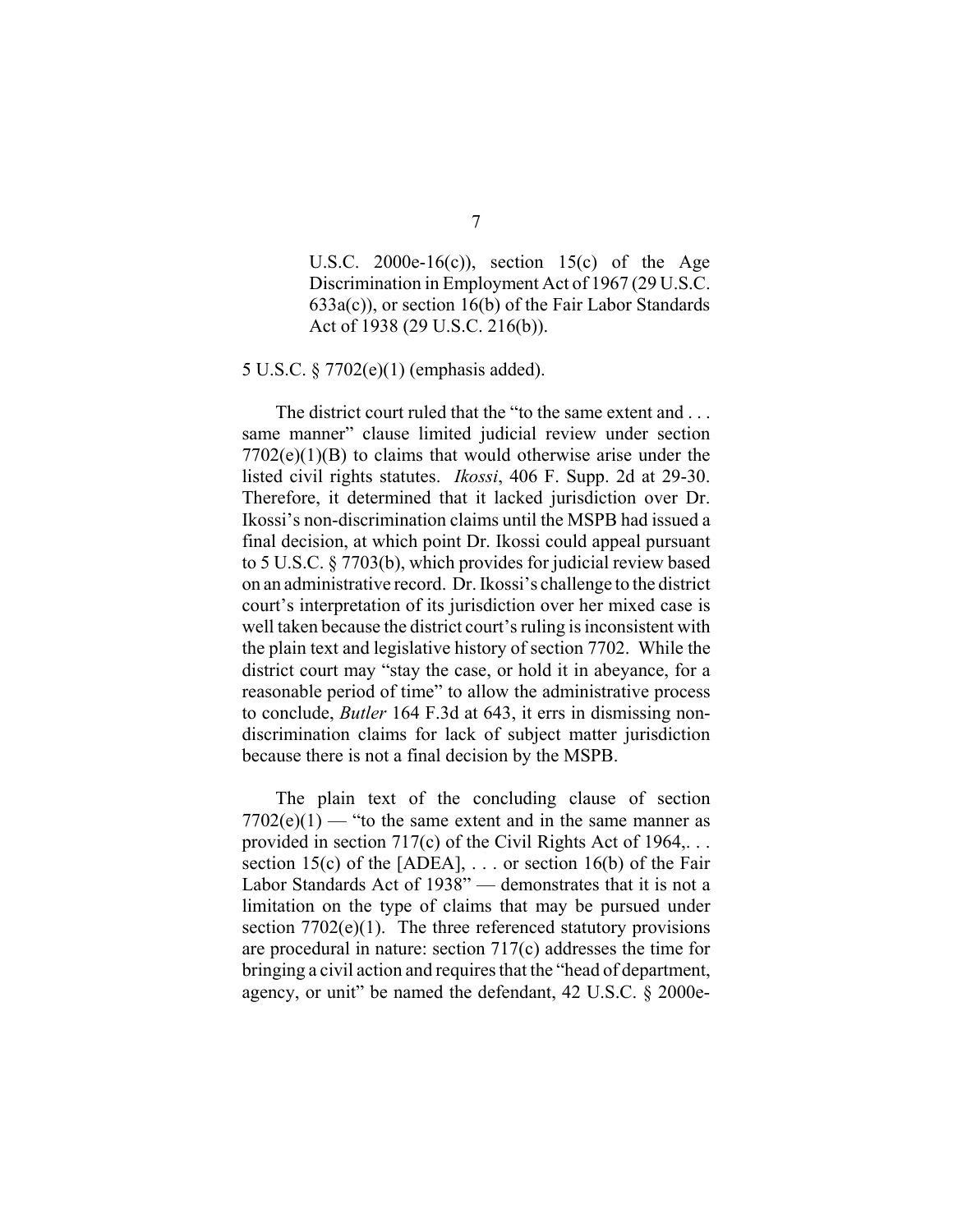16(c); section 15(c) creates jurisdiction in the federal district court and provides for both legal and equitable relief, 29 U.S.C. § 633a(c); and section 16(b) authorizes damages and identifies federal or state court as the proper venue, 29 U.S.C. § 216(b). Thus, the concluding clause of section  $7702(e)(1)$  merely specifies the procedure that governs mixed cases brought pursuant to section  $7702(e)(1)$ . An illustration of the operation of this clause appears in *Kienlen v. MSPB*, 687 F. Supp. 461, 463 (D. Minn. 1988), where the district court dismissed the MSPB as a defendant upon ruling that section  $7702(e)(1)$ , by incorporating section 717(c) of the Civil Rights Act, only permitted the plaintiff to name the Postmaster General as a defendant. And as is further illustrated by section  $7702(a)(1)(B)$ , which describes the kinds of discrimination claims that may be brought before the MSPB, Congress knew how to invoke the substantive provisions of the civil rights statutes. That provision references the entire "section 717 of the Civil Rights Act of 1964" rather than only section 717(c).

The procedural nature of the concluding clause of section 7702(e)(1) also accords with its omission of any reference to the Rehabilitation Act, which is listed in section 7702(a) as a basis for a discrimination claim protected under section 7702. *See* 5 U.S.C. § 7702(a)(1)(B)(iii). Although the Rehabilitation Act provides substantive protection against discrimination, 29 U.S.C. § 791, it does not include procedural requirements for judicial review, incorporating instead the requirements of section 717 of the Civil Rights Act, *see* 29 U.S.C. § 794a; because section 7702(e)(1) already incorporates section 717(c), reference to the Rehabilitation Act would have been superfluous. Reading section  $7702(e)(1)$  to impose a jurisdictional requirement would create the odd result that a plaintiff alleging discrimination on the basis of disability, unlike a plaintiff alleging a violation of any other civil rights law identified in section  $7702(a)(1)(B)$ , would be foreclosed from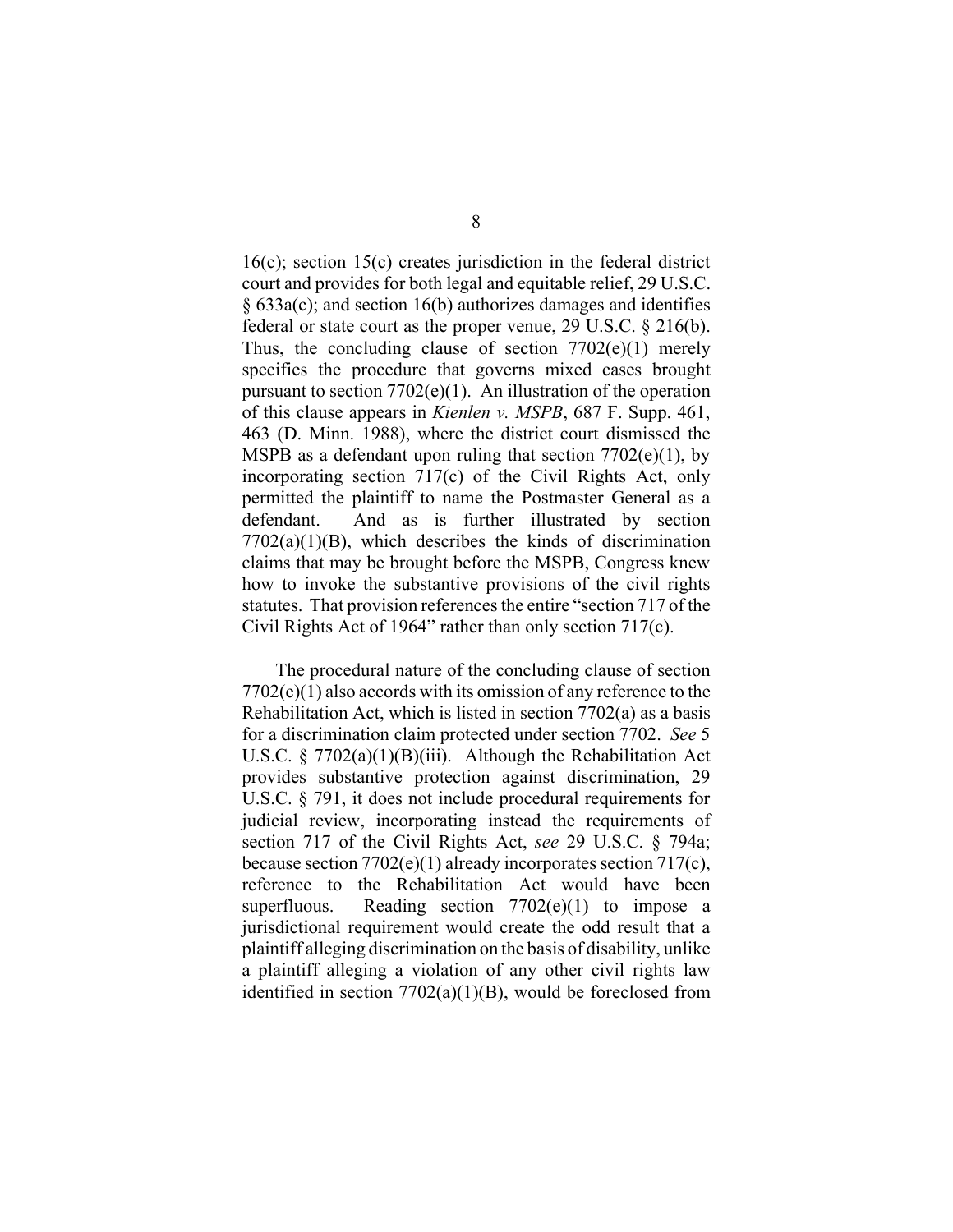seeking judicial review after the MSPB had failed to render an appealable decision after 120 days. Moreover, interpreting the concluding clause of section  $7702(e)(1)$  as more than a procedural limitation is incompatible with Congress's intent to set a timetable for the MSPB to decide "both the issue of discrimination and the appealable action," 5 U.S.C.  $\S$  7702(a)(1)(B), as it would deny the complainant a right to enforce this timetable with respect to a portion of her claim.

Construing section 7702 to confer jurisdiction over all elements of a mixed case is also consistent with the section's "treatment of mixed cases in previous stages of the process: section 7702 explicitly requires the Board in appealable cases alleging both discrimination and non-discrimination claims to decide *both* issues," *Wiggins v. U.S. Postal Serv.*, 653 F.2d 219, 221-22 (5th Cir. 1981) (emphasis in original) (quotation marks omitted). This holding also reflects the legislative history, which states that "questions of the employee's inefficiency or misconduct, and discrimination by the employer, [are] two sides of the same question and must be considered together," *Doyal v. Marsh*, 777 F.2d 1526, 1537 (11th Cir. 1985) (quoting S. Rep. No. 95-969, at 53 (1978), *as reprinted in* 1978 U.S.C.C.A.N. 2723, 2775); *see also Williams v. Dep't of the Army*, 715 F.2d 1485, 1490 (Fed. Cir. 1983) (en banc) (quoting same). As this court has observed, "discrimination and nondiscrimination claims . . . are closely related both logically and as a factual matter." *Hayes v. U.S. Gov't Printing Office*, 684 F.2d 137, 140 (D.C. Cir. 1982).

While this court has not yet addressed whether a district court has jurisdiction over non-discrimination claims under section 7702(e), it has long viewed "[t]he plain language of [5] U.S.C. §§ 7702-03] [to] suggest[] that a mixed case is to be treated as a unit, and is to be brought before the district court." *Id.* at 139. The court in *Hayes* held that the district court rather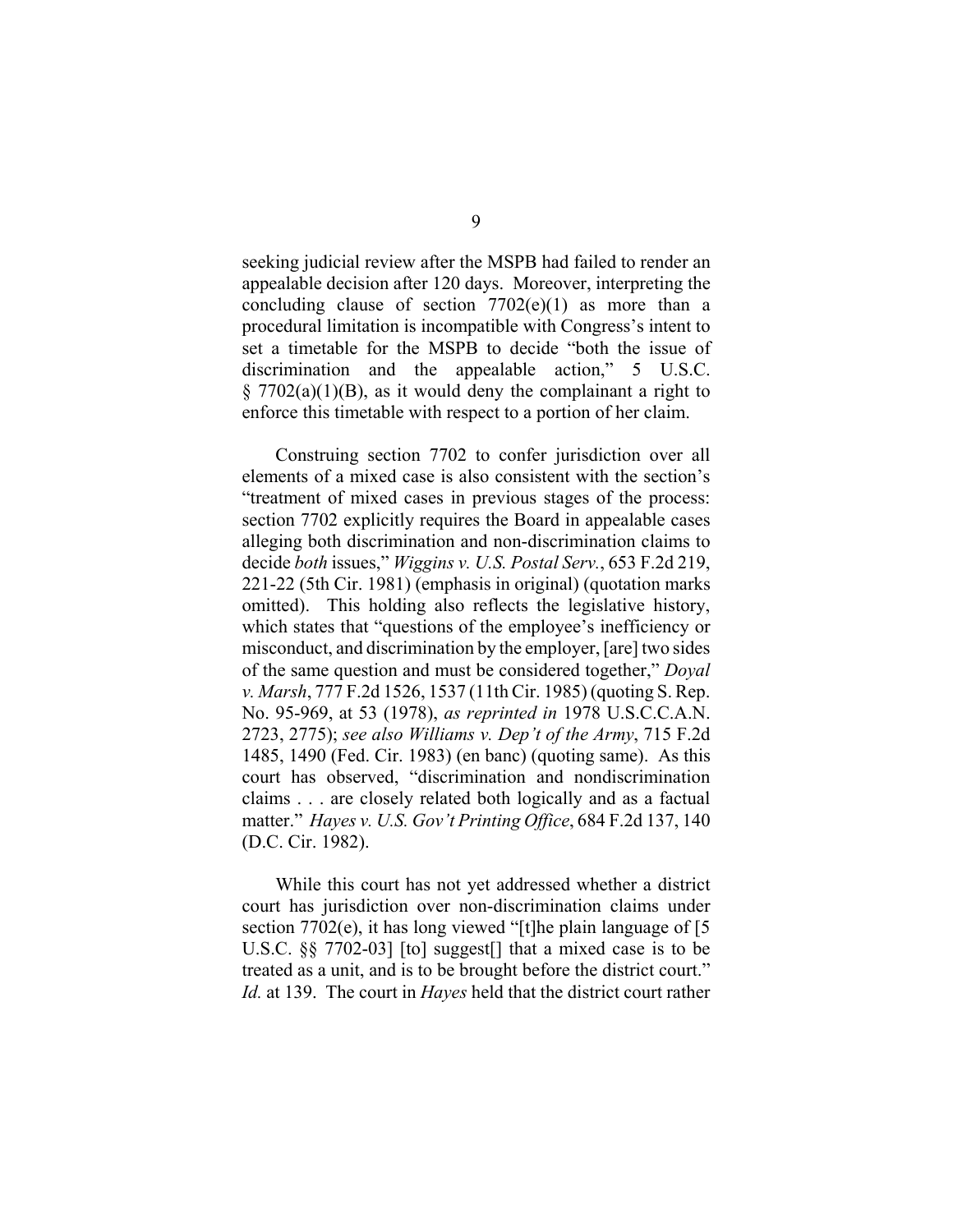than the court of appeals has jurisdiction over both discrimination and non-discrimination claims when an employee appeals a final decision by the MSPB. *See id*. at 139, 140 & n.2. In *Butler*, the court similarly concluded that section 7702(e) "clearly express[es] Congress' desire that mixed cases should be processed expeditiously, and that complainants should have access to a judicial forum should their claims languish undecided in the administrative machinery." 164 F.3d at 640. So long as "the complainant has neither deliberately abandoned the administrative regime, . . . nor refused to cooperate in its processes, *. . .* section 7702(e)(1)(B) explicitly sanctions a civil action in the federal district courts once 120 days have passed without a final decision from the MSPB." *Id.* at 643. The court reached this conclusion after observing that "[t]he MSPB and EEOC regulations that structure the prosecution of mixed cases are extremely complicated," *id.* at 638, and outlining the statutory "decision tree" to be applied, *id.* at 638-39. Subsequently, in *Evono v. Reno*, 216 F.3d 1105, 1109 (D.C. Cir. 2000), the court followed this decision tree and again concluded that "[s]ection  $7702(e)(1)$  provides an employee with a right to file a 'mixed case' in the district court." Neither *Evono* nor *Butler*, however, involved non-discrimination claims.

The Sixth and Eleventh Circuits have expressly held that the district court has jurisdiction over non-discrimination claims when agencies fail to meet the 120-day time line established by section 7702(e)(1)(B). *See Valentine-Johnson v. Roche*, 386 F.3d 800, 808, 811, 813 (6th Cir. 2004); *Seay v. TVA*, 339 F.3d 454, 472 (6th Cir. 2003); *Doyal*, 777 F.2d at 1533, 1535-37. Thus, in *Seay*, the Sixth Circuit held that the district court had subject matter jurisdiction over non-discrimination claims where the employer's EEO office failed to act within 120 days and that the plaintiff was not required to develop an administrative record by appealing to the MSPB. 339 F.3d at 471-72. Following *Seay*, the Sixth Circuit in *Valentine-Johnson* "rejected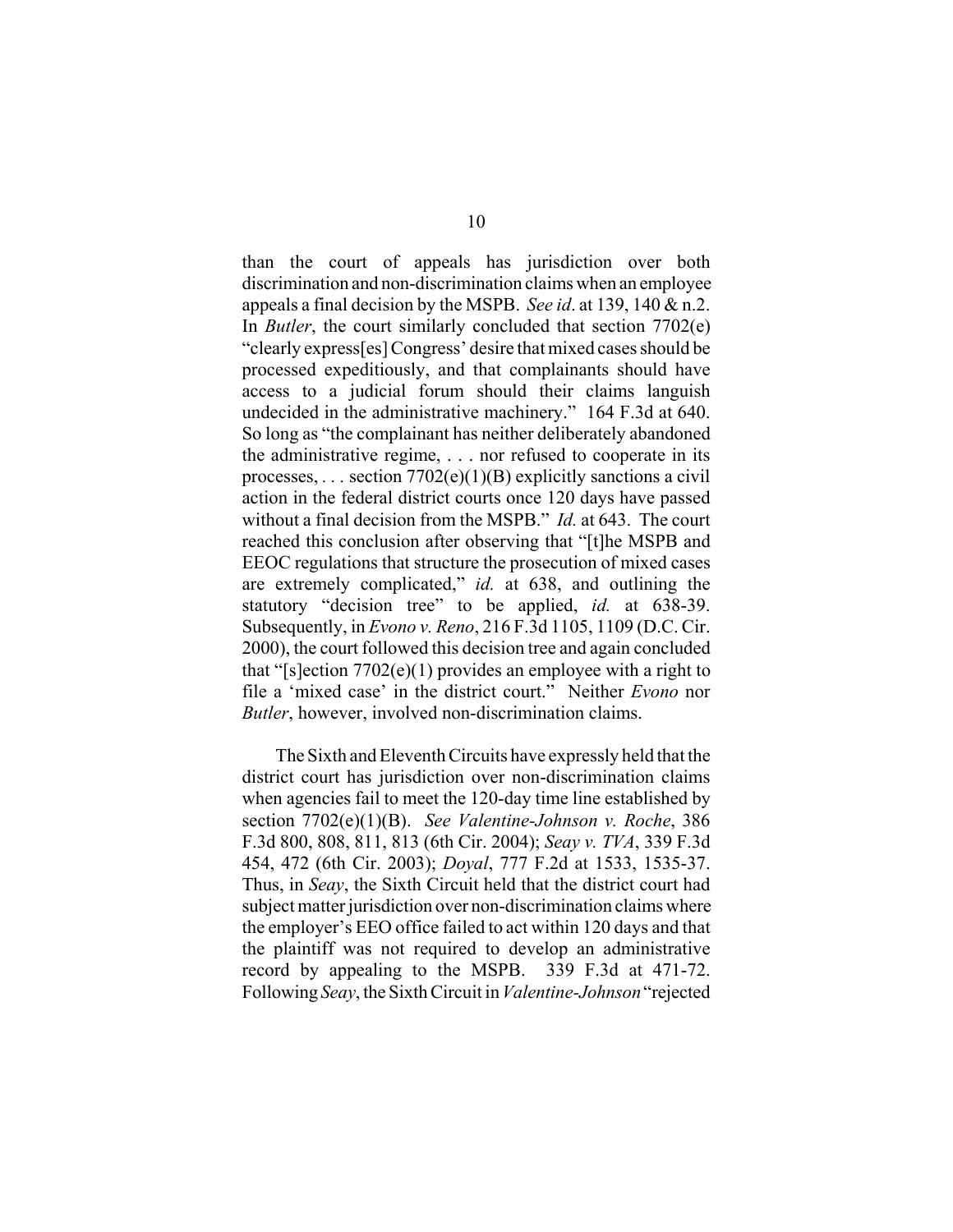the argument that 'nondiscrimination claims must always be reviewed on an administrative record.'" 386 F.3d at 813 (quoting *Seay*, 339 F.3d at 472). In *Doyal*, the Eleventh Circuit held that "the entire mixed case complaint was properly before the district court," 777 F.2d at 1537, and stated that "Congress, through  $\lceil$  section  $\lceil 7702(e)(1) \rceil$ , has explicitly given the employee certain rights and options, one of which is to file a civil action based on his mixed case complaint before resorting to the MSPB," *id*. at 1536.

The Secretary's analysis of *Valentine-Johnson* and *Seay* hardly compels a contrary interpretation. *Valentine-Johnson* is not a "solitary decision," Appellee's Br. at 27, and *Seay* does not support his position that the district court lacked subject matter jurisdiction over Dr. Ikossi's complaint. In *Seay*, the Sixth Circuit correctly stated that "[o]n-the-record review is required for nondiscrimination claims . . .[that are] *appealed* from the MSPB," 339 F.3d at 472 (emphasis added), which would occur under section 7703 addressing appeals where the MSPB has ruled on the complainant's claims. But Dr. Ikossi is not appealing an MSPB decision but rather proceeding pursuant to section 7702(e)(1) because the MSPB did not render a final decision within 120 days of the filing of her administrative appeal, and under that provision the district court may review her entire mixed case without an administrative record. The Secretary does not mention the Eleventh Circuit's opinion in *Doyal* (nor does Dr. Ikossi), and he has not cited any circuit court of appeals decision (or, for that matter, any district court opinion other than the one under review here) holding that the district court lacks jurisdiction over the non-discrimination aspects of a mixed case when a lawsuit is filed pursuant to section 7702(e)(1). In *Vanover v. O'Leary*, 967 F. Supp. 1211, 1221 (N.D. Okla.1997), cited by the district court, *Ikossi*, 406 F. Supp. 2d at 29, but not the parties here, the district court held it could address the non-discrimination claims in a mixed case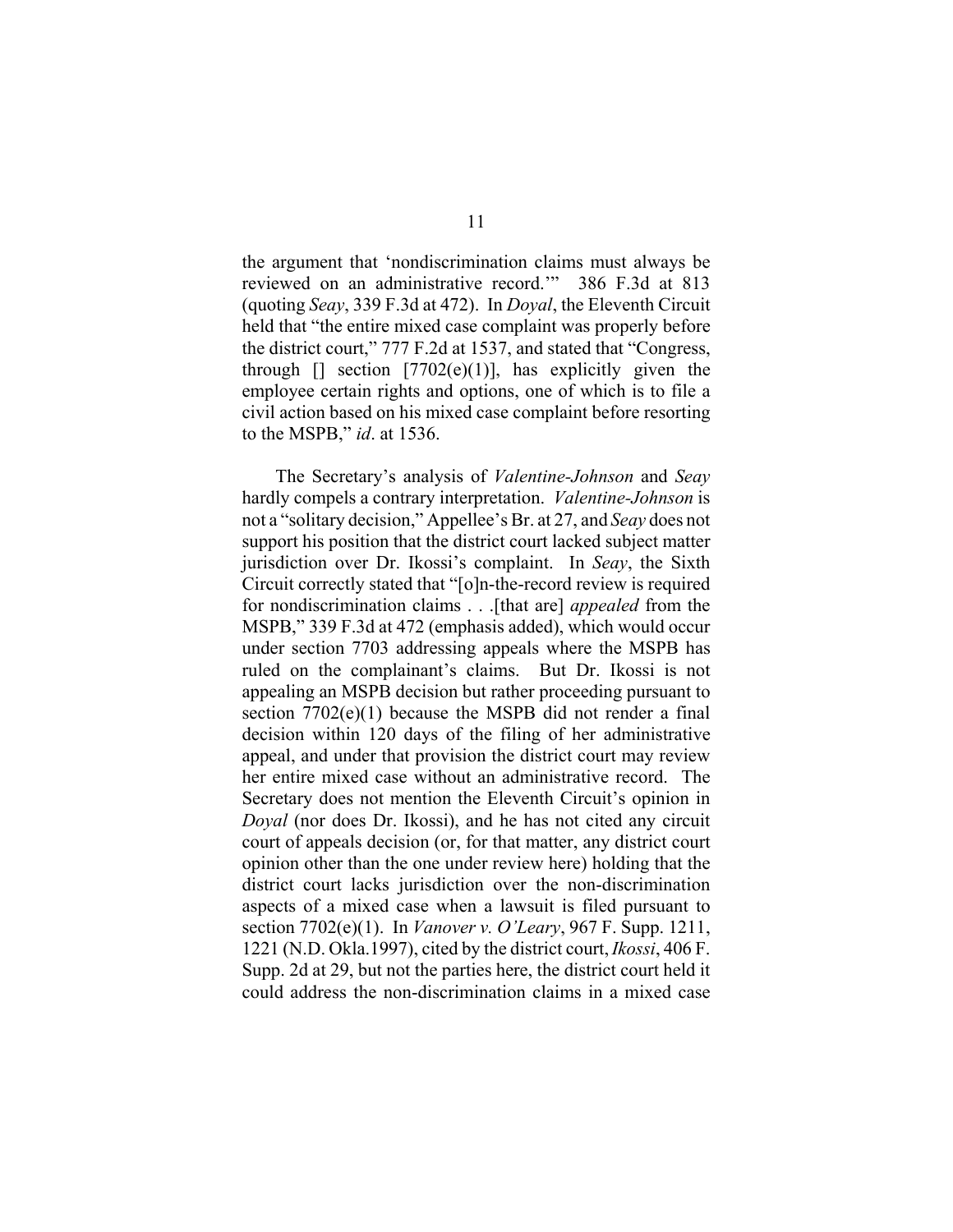brought pursuant to  $\S 7702(e)(1)$  only if the MSPB issued a final decision before the district court disposed of the discrimination claims. 967 F. Supp. 1220-21. Although we credit the district court's concern that it did not "have the expertise to address the issue of whether a federal employee's termination was for the efficiency of the service," *id*. at 1221; *see Butler*, 164 F.3d at 643, the appropriate action in that situation is not to dismiss for lack of jurisdiction but rather to "stay the case, or hold it in abeyance, for a reasonable period of time," *id*. Insofar as *Vanover* suggests that the district court lacks jurisdiction to consider *de novo* the non-discrimination claims in a mixed case, we disagree with its conclusion.

Moreover, the MSPB's grant of Dr. Ikossi's motion to dismiss her mixed case does not, as the Secretary suggests, oust the district court of jurisdiction. Dr. Ikossi cannot be deemed to have abandoned her non-discrimination claims by filing a motion in her administrative proceeding after she had filed her civil suit; to the contrary, her motion was designed to avoid the burden of concurrently litigating the same claims before both the district court and the MSPB. The Secretary's reliance on *Vinieratos v. U.S. Department of Air Force*, 939 F.2d 762 (9th Cir. 1991), is misplaced. In *Vinieratos*, the Ninth Circuit affirmed the dismissal of the complaint because the plaintiff, having elected an administrative remedy, failed to exhaust it by "wholly obstruct[ing] both the previously initiated EEO efforts and the MSPB's efforts" and thus had effectively abandoned the administrative proceedings. *Id.* at 770. Nothing in *Vinieratos* suggests that filing a motion to dismiss in an administrative forum can divest the district court of jurisdiction over a previously filed complaint.

## **III.**

Dr. Ikossi's challenge to the dismissal of her pre-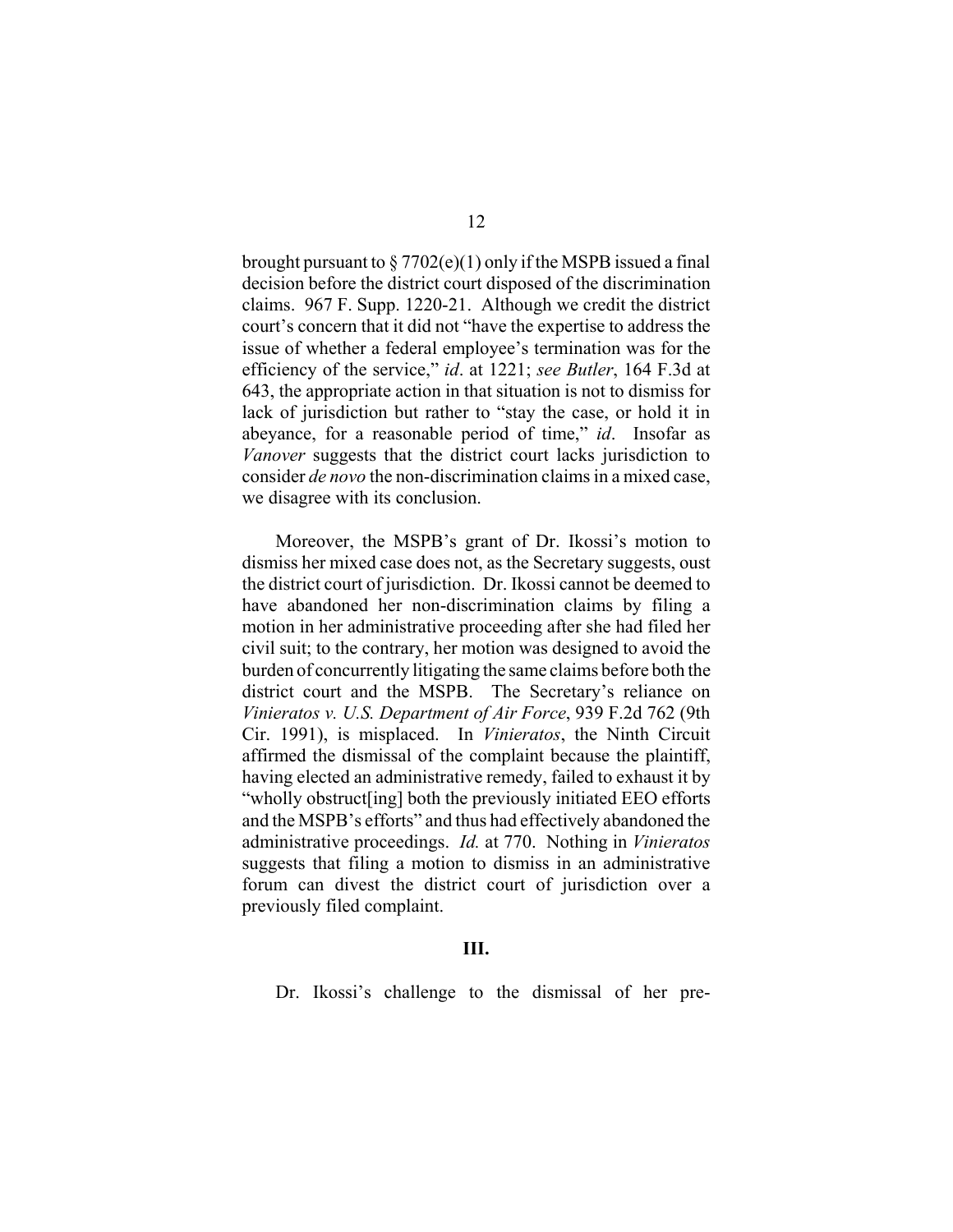termination claims, however, fails. To be timely, she was required within ninety days of the EEO dismissal of her complaint either to appeal to the EEOC or to file a civil suit. *See* 42 U.S.C. § 2000e-16(c). She did not appeal to the EEOC, and although her initial complaint in district court was filed within ninety days of the EEO dismissal, it did not raise her pretermination claims. Her second complaint, which did raise her pre-termination claims, was filed on August 16, 2004, long after the ninety-day period had expired.

Dr. Ikossi advances no persuasive argument that waiver, estoppel, or equitable tolling applies. *See Colbert v. Potter*, 471 F.3d 158, 164 (D.C. Cir. 2006). She contends that her motion to amend her initial complaint to add her pre-termination claims should excuse her delinquency. But this motion was not filed within ninety days of the dismissal. Alternatively she contends that the MSPB was obligated to extend its jurisdiction over her pre-termination claims after the EEO office dismissed her case, and therefore the district court can exert jurisdiction over them pursuant to section  $7702(e)(1)$ . Yet she never requested the MSPB to consider these claims; her only filing with the MSPB with respect to her pre-termination claims stated that they were before the EEO office. Even assuming that the MSPB would have had jurisdiction once the EEO office dismissed her pretermination claims on the stated assumption that she could raise them as part of her mixed case, Dr. Ikossi still had to raise them before the MSPB in order for section 7702(e)(1) to apply. Dr. Ikossi's contention that her termination claim, which was timely filed, sufficed under *National Railroad Passenger Corp. v. Morgan*, 536 U.S. 101, 117 (2002), to raise the panoply of her pre-termination hostile work environment claims is also to no avail, for *Morgan* does not suggest that a plaintiff can obtain judicial review of an EEO decision outside of the ninety-day period or raise a hostile work environment claim without first exhausting her administrative remedies, *see, e.g.*, *Greer v.*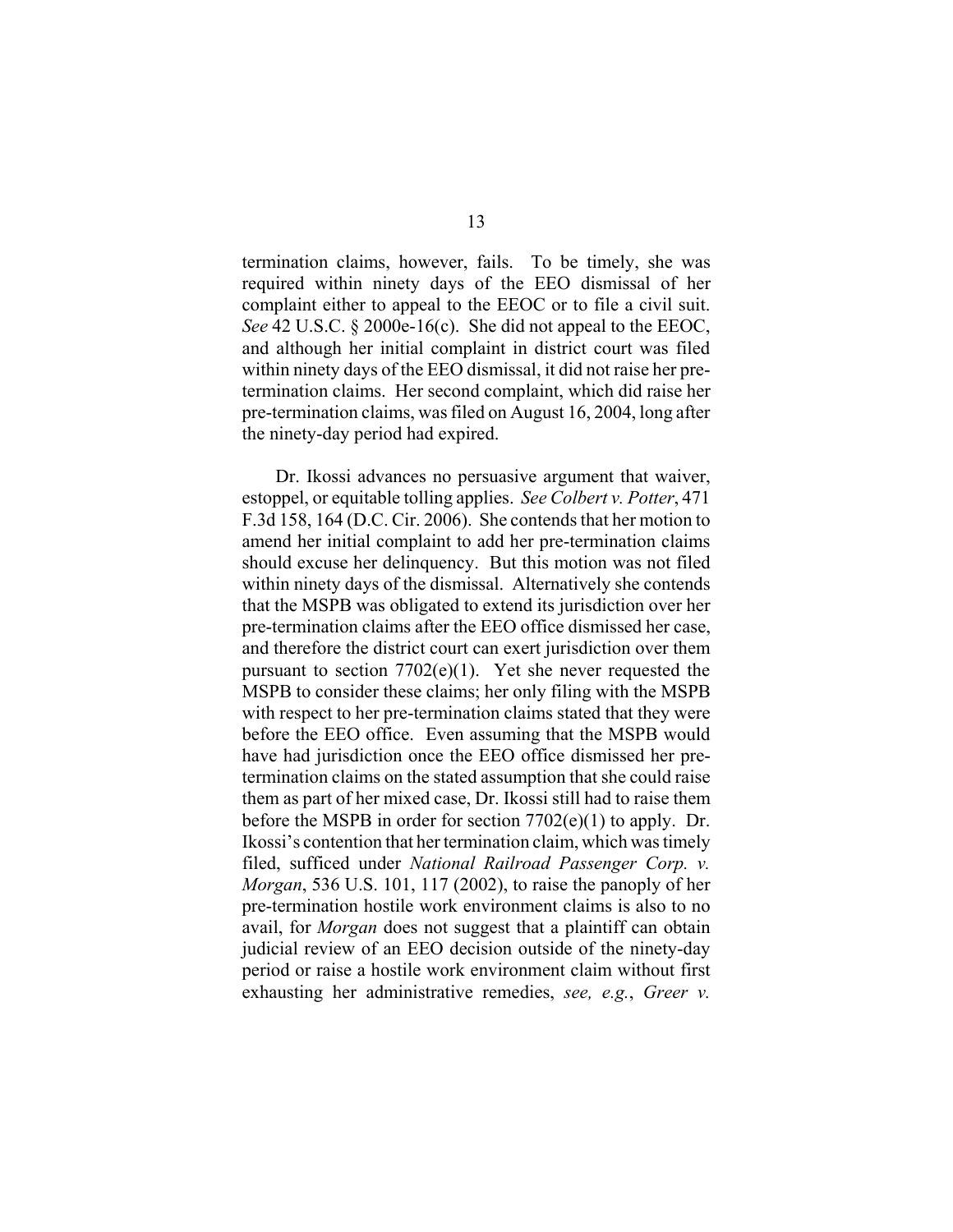*Paulson*, 505 F.3d 1306, 1317-18 (D.C. Cir. 2007). Rather, *Morgan* held merely that "[t]he timely filing provision only requires that a Title VII plaintiff file a charge within a certain number of days after the unlawful practice happened. It does not matter, for purposes of the statute, that some of the component acts of the hostile work environment fall outside the statutory time period." 536 U.S. at 117.

### **IV.**

Dr. Ikossi's challenge to the district court's grant of summary judgment to the Secretary before permitting discovery pursuant to Rule 56(f) might present a closer question in the absence of the district court's jurisdictional error and with the benefit of a complete administrative record, but we conclude that she sufficiently demonstrated a need for discovery.

Rule 56(f) provides that:

If a party opposing the motion [for summary judgment] shows by affidavit that, for specified reasons, it cannot present facts essential to justify its opposition, the court may: (1) deny the motion; (2) order a continuance to enable affidavits to be obtained, depositions to be taken, or other discovery to be undertaken; or (3) issue any just order.

In *Hackley v. Roudebush*, 520 F.2d 108, 149 (D.C. Cir. 1975), the court rejected the notion that a district court can ordinarily resolve a Title VII complaint based on the administrative record, noting the "substantial interests served by a fair and complete judicial fact-finding process, replete with the tools of discovery and compulsory process." The court stated:

Rather than presuming that the record is properly the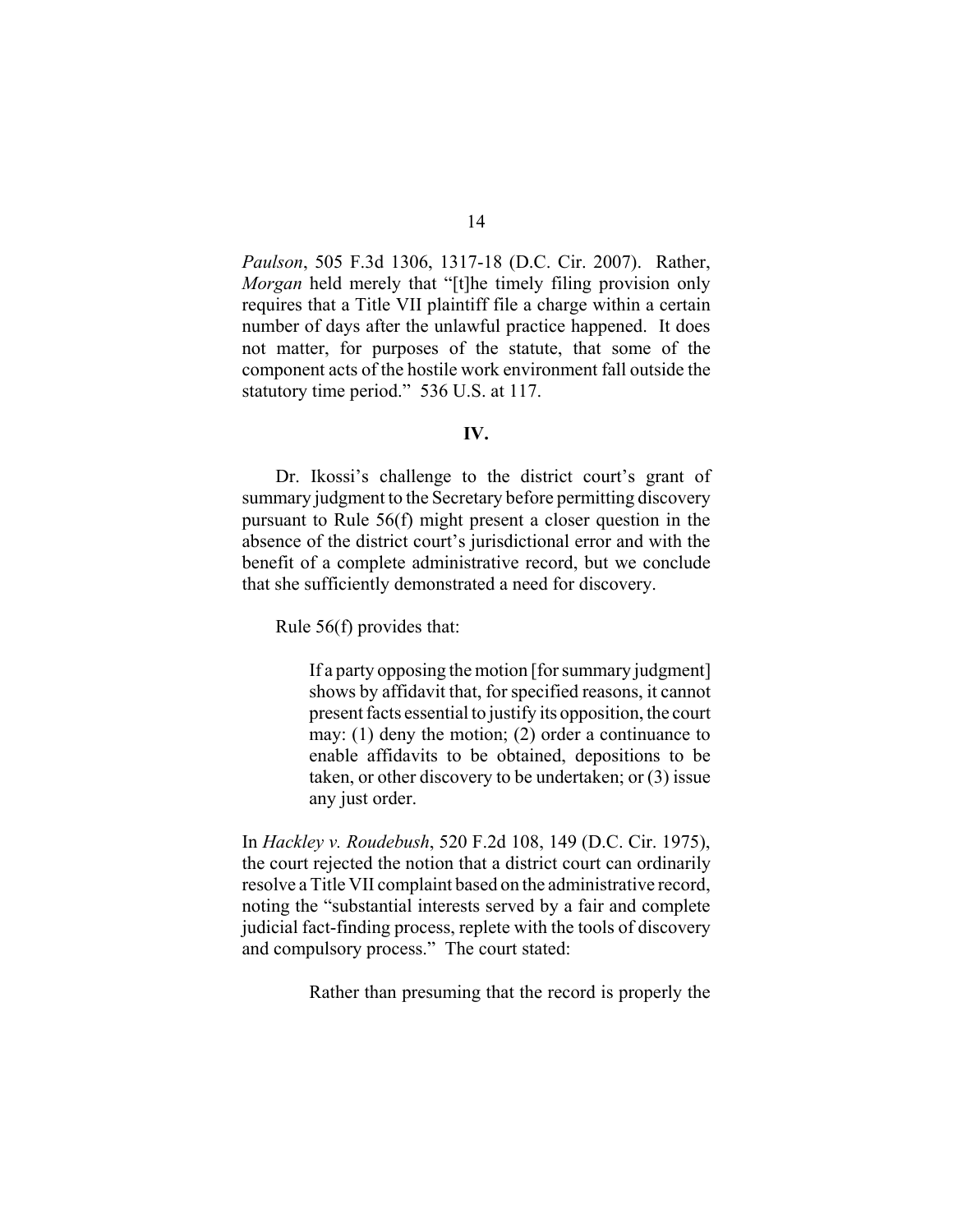sole basis for decision, and that the plaintiff must affirmatively establish his need for supplementation, courts should focus on the employee's complaint. The administrative record should be admissible as one piece of evidence concerning the issues raised in the complaint, but the employee should have the right to conduct discovery and compel the attendance of witnesses to furnish additional evidence. The Federal Rules accord the trial judge sufficient control over the conduct of discovery and the trial that duplication of proceedings — which serves no party's interest should be minimal.

*Id.* at 151. More recently, in *Chappell-Johnson v. Powell*, 440 F.3d 484 (D.C. Cir. 2006), the court concluded that the district court abused its discretion by granting summary judgment in a Title VII case where the plaintiff had been afforded no discovery, citing cautioning instruction from the Supreme Court against premature grants of summary judgment, *id.* at 488 (citing *Swierkiewicz v. Sorema N.A.*, 534 U.S. 506, 512 (2002)); *see also Holy Land Found. for Relief & Dev. v. Ashcroft*, 333 F.3d 156, 165 (D.C. Cir. 2003); *First Chi. Int'l v. United Exch. Co.*, 836 F.2d 1375, 1379 (D.C. Cir. 1988).

Nonetheless, Dr. Ikossi had the burden to state with "sufficient particularity to the district court — or, for that matter, to this court — why discovery was necessary." *Strang v. U.S. Arms Control & Disarmament Agency*, 864 F.2d 859, 861 (D.C. Cir. 1989). The affidavit filed by Dr. Ikossi's attorney identifies four individuals whom he wished to depose: her supervisors at the NRL (Drs. Webb and Borsuk and Mr. Boos) and a staff member at the NRL's HRO. Although the affidavit states that discovery is sought regarding their motivations in taking disciplinary action against Dr. Ikossi, it does not identify precisely what evidence it is hoped will be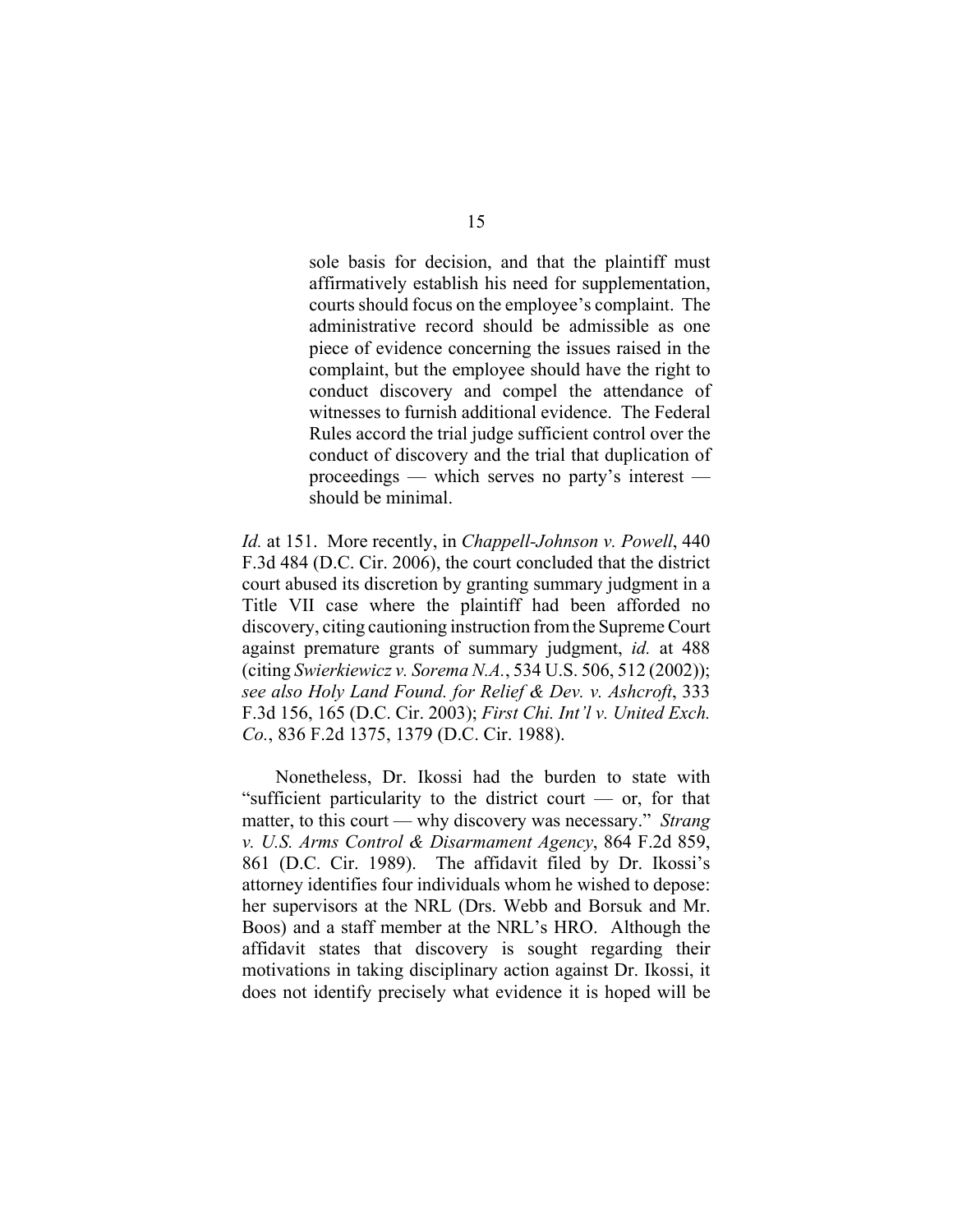discovered. This lack of precision does not make any less selfevident, however, the nature of the evidence Dr. Ikossi seeks; Dr. Ikossi believes that the depositions of those four individuals will produce additional evidence that the termination of her employment was in retaliation for her pursuing an EEO complaint and for exercising her FMLA rights and was unlawfully motivated by gender, age, or national origin discrimination. By providing an explanation for their actions, the four individuals, all of whom were involved in the NRL's disciplinary process, may reveal their motives, which lie at the heart of Dr. Ikossi's discrimination claims.

In denying Dr. Ikossi discovery for failing to show that the requested depositions would be "essential to justify [her] opposition," *Ikossi*, 406 F. Supp. 2d at 37 (quoting Fed. R. Civ. P. 56(f)) prior to the 2007 amendment) (alteration in original), the district court concluded that "[t]he record in this case is extensive, and all of the major factual disputes appear to be quite well fleshed out. Further, plaintiff . . . has already had at least two opportunities to examine her three most promising proposed witnesses under oath." *Id.* at 36. However, neither reason survives analysis. First, the record in the district court does not appear to be as comprehensive as the district court's conclusion suggests. Fewer than twenty pages of the transcript of over 300 pages of the hearing before the administrative judge is in the district court record. Of those pages, all but three are testimony by Dr. Ikossi. The district court record also does not contain affidavits from any of the four individuals named in the Rule 56(f) affidavit. Further, one of them did not testify before the administrative judge and no testimony from a second appears in the district court record.

Second, the pages of the transcript of the administrative judge's hearing before the district court do not indicate the scope of the one-day hearing. Dr. Ikossi asserts that the hearing was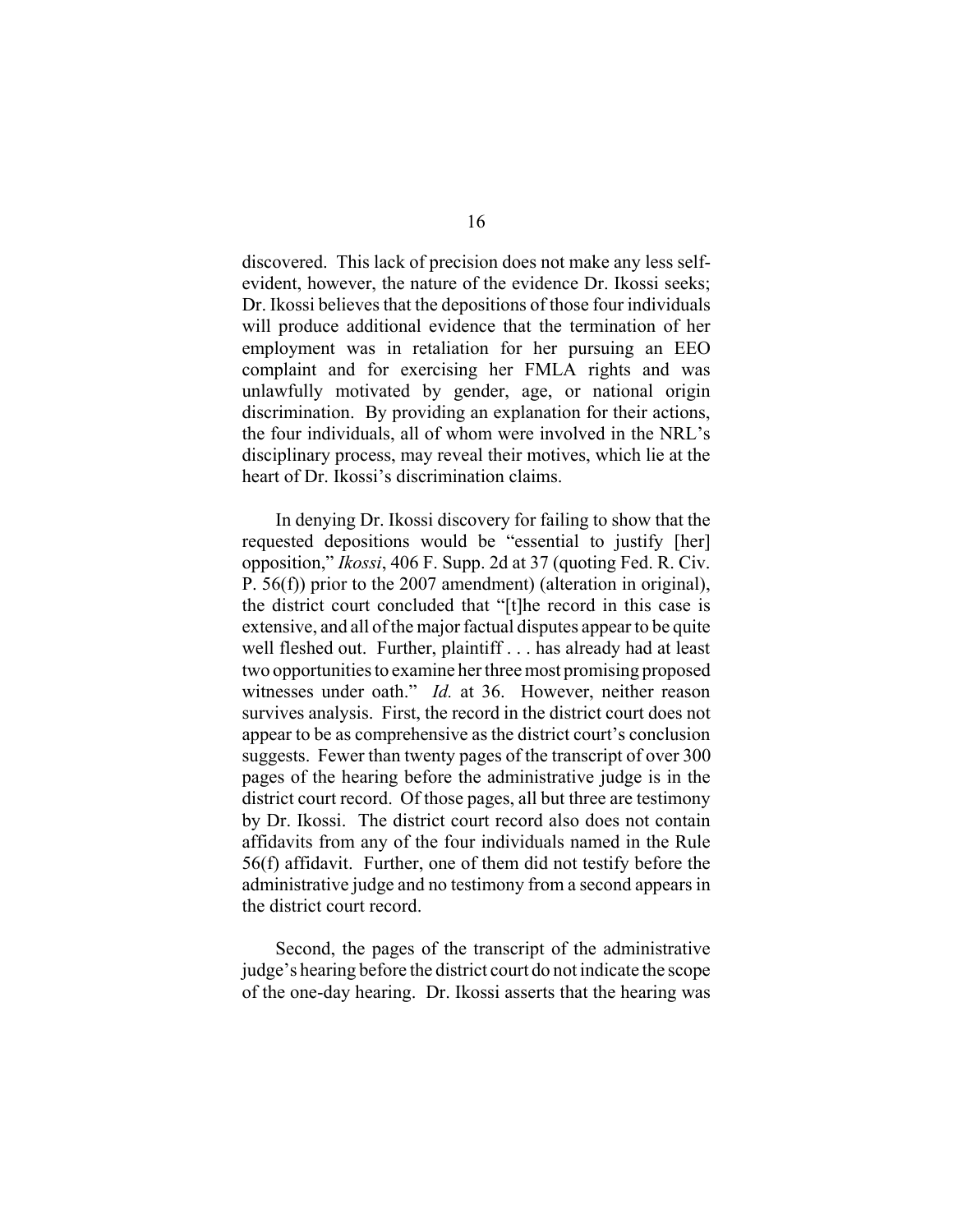"tightly constrained . . . so that the hearing could be completed in one day," Reply Br. at 13, an assertion the Secretary did not contest during oral argument. Although her attorney's affidavit stated that none of the four individuals had been deposed, Dr. Ikossi does not deny that three of them testified at the hearing. Still, the district court record does not indicate whether Dr. Ikossi was afforded a reasonable opportunity to cross-examine those three. The other examination opportunity referenced by the district court presumably was the EEO fact-finding hearing on November 20, 2002 on Dr. Ikossi's pre-termination claims. But this hearing could not provide her with an opportunity to elicit evidence about the termination of her employment because it occurred months before Dr. Webb had proposed her removal from federal service. Also, the district court record contains only twenty-three pages of the EEO transcript, all but five of which are testimony by Dr. Ikossi. Additionally, Dr. Ikossi notes that the district court record contained a transcript of a reference check conducted after the MSPB hearing, during which Dr. Webb made comments about her national origin, and she has never had an opportunity to question him about his motives in view of this comment.

Further, because the district court ruled that it lacked jurisdiction over Dr. Ikossi's non-discrimination claims, it never considered her request for discovery in light of all of the claims that were properly before it. Although the claims in a mixed case may be "closely related both logically and as a factual matter," *Hayes*, 684 F.2d at 140, they are not identical. It is true that the district court record includes numerous documents and reveals that Dr. Ikossi filed responses to Dr. Webb's proposal to terminate her employment. For example, Dr. Ikossi has proffered emails authored by Dr. Webb, Dr. Dietrich, and Mr. Boos. However, self-generated emails are hardly comparable to testimony under oath. Given the key nature of testimony by the witnesses whom Dr. Ikossi sought to depose, the limited record